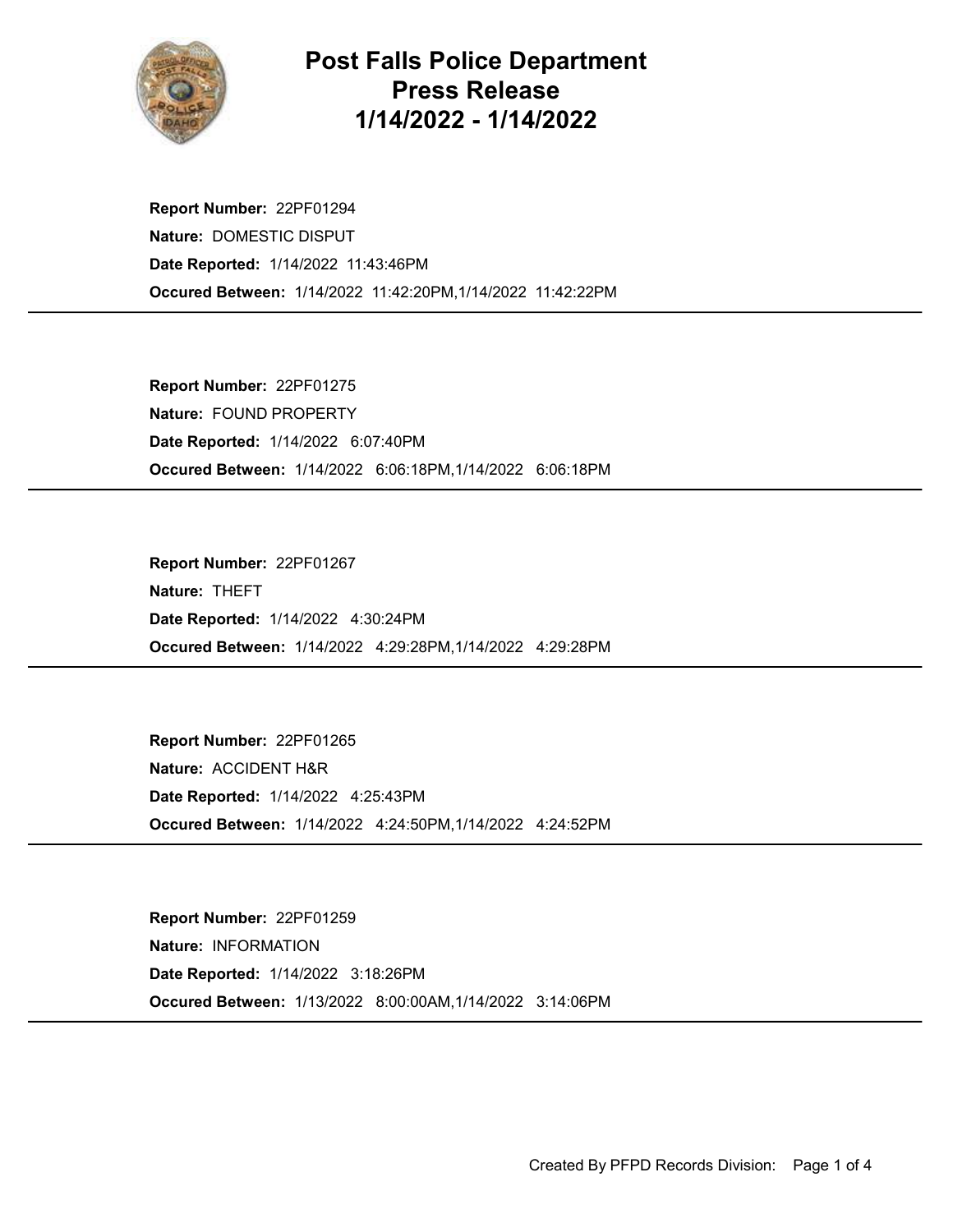Occured Between: 1/14/2022 3:13:26PM,1/14/2022 3:13:27PM Report Number: 22PF01258 Nature: MAL INJURY Date Reported: 1/14/2022 3:14:30PM

Occured Between: 1/13/2022 5:00:00PM,1/14/2022 2:46:08PM Report Number: 22PF01255 Nature: MAL INJURY Date Reported: 1/14/2022 2:48:41PM

Occured Between: 1/14/2022 2:30:40PM,1/14/2022 2:30:40PM Report Number: 22PF01254 Nature: MAL INJURY Date Reported: 1/14/2022 2:33:43PM

Occured Between: 1/11/2022 8:00:00AM,1/14/2022 2:22:57PM Report Number: 22PF01253 Nature: THEFT Date Reported: 1/14/2022 2:23:54PM

Occured Between: 1/14/2022 1:46:02PM,1/14/2022 1:46:02PM Report Number: 22PF01250 Nature: SHOPLIFTER Date Reported: 1/14/2022 1:48:05PM

Occured Between: 1/14/2022 1:38:46PM,1/14/2022 1:38:46PM Report Number: 22PF01248 Nature: AGENCY ASSIST Date Reported: 1/14/2022 1:41:47PM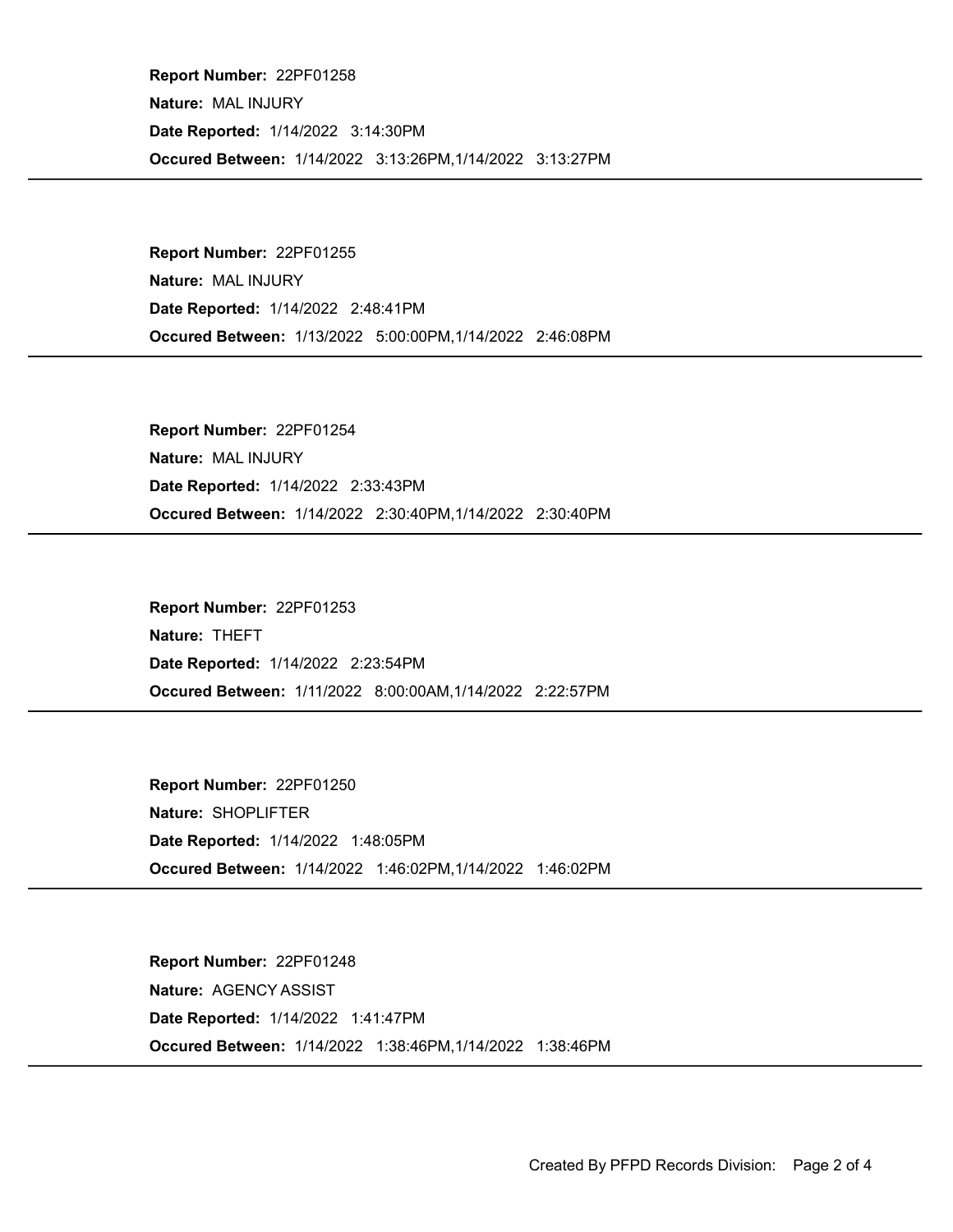Occured Between: 1/13/2022 7:06:00PM,1/13/2022 7:06:00PM Report Number: 22PF01247 Nature: THEFT Date Reported: 1/14/2022 1:39:01PM

Occured Between: 1/14/2022 1:32:31PM,1/14/2022 1:32:31PM Report Number: 22PF01246 Nature: K9 USAGE Date Reported: 1/14/2022 1:33:12PM

Occured Between: 1/14/2022 1:01:45PM,1/14/2022 1:01:45PM Report Number: 22PF01243 Nature: TOBACCO PROBLEM Date Reported: 1/14/2022 1:02:22PM

Occured Between: 1/14/2022 12:40:12PM,1/14/2022 12:40:12PM Report Number: 22PF01242 Nature: ABANDONED VEHIC Date Reported: 1/14/2022 12:44:45PM

Occured Between: 1/14/2022 10:40:40AM,1/14/2022 10:40:40AM Report Number: 22PF01220 Nature: DRUGS Date Reported: 1/14/2022 10:46:03AM

Occured Between: 8/1/2021 7:00:00AM,1/14/2022 7:45:00AM Report Number: 22PF01209 Nature: BURGLARY Date Reported: 1/14/2022 9:35:00AM